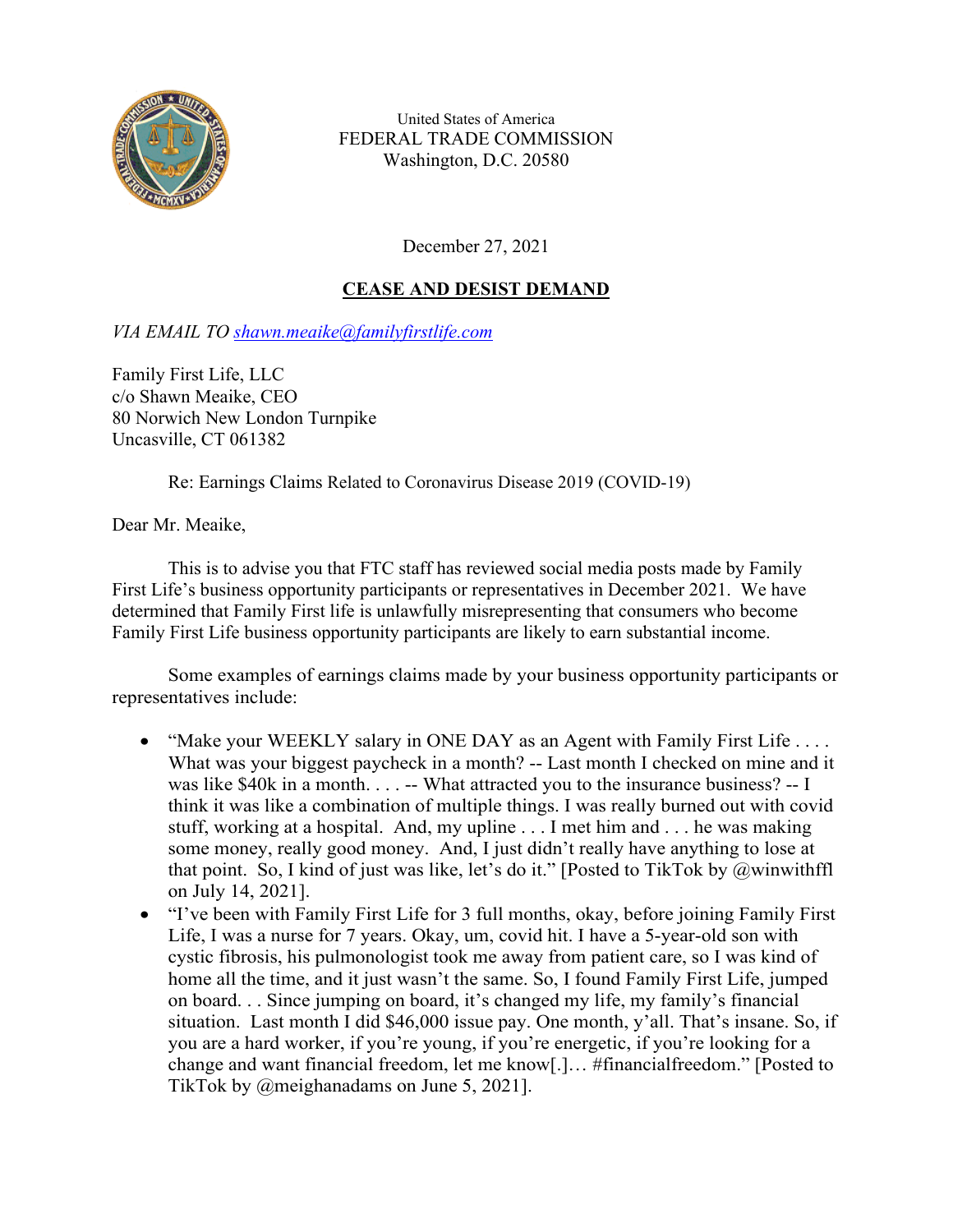• "Hi there, my name is Lelah. If you're like me, which many of you I'm sure are, you've been significantly impacted by the pandemic. I had lost my job, my career. I had no prior life insurance experience. I started with Family First in January. This last weekend I had made – just in one weekend – what would have taken me 10 months at my prior job. I'm a single mom with three kids, and if I can do this, anybody could do it. Click the link below to learn more." [Posted to YouTube by FFL U.S.A. on April 13, 2021].

Representations about a business opportunity, including earnings claims, violate Section 5 of the FTC Act, 15 U.S.C. § 41 *et seq*., if they are false, misleading, or unsubstantiated and material to consumers. Express and implied earnings claims must be truthful and non-misleading to avoid being deceptive, which means that claims about the potential to achieve a wealthy lifestyle, career-level income, or significant income are false or misleading if business opportunity participants generally do not achieve such results. Even truthful testimonials from participants who do earn significant income or more will likely be misleading unless the advertising also makes clear the amount earned or lost by most participants. Your business opportunity participants and representatives must immediately cease making all express and implied earnings claims that would be false or misleading to current or prospective participants.

You are responsible for the claims of your business opportunity participants and representatives. As the FTC stated in the January 2019 Business Guidance Concerning Multi-Level Marketing, the compensation structure of a Multi-Level Marketing entity ("MLM") may create incentives for its participants to make certain representations to current or prospective participants. "As a consequence, an MLM should (i) direct its participants not to make false, misleading, or unsubstantiated representations and (ii) monitor its participants so they don't make false, misleading, or unsubstantiated representations."

Please also note that, as outlined in the Notices of Penalty Offenses Concerning Money-Making Opportunities and Endorsements and Testimonials that was sent to you in October and November 2021, the Commission has determined, among other things, that it is an unfair or deceptive trade practice to make false, misleading or deceptive representations concerning the profits or earnings that may be anticipated by a participant in your business opportunity. (Another copy of the Notices and the associated cover letter is attached hereto). Engaging in the conduct described in the Notices could subject you to civil penalties of up to \$43,792 per violation.

Within 48 hours, please send a message to Kati Daffan (Assistant Director) via electronic mail at  $k\text{d}$ affan $\omega$ ftc.gov certifying that you and your participants and representatives have ceased making express and implied earnings claims that would be false or misleading to current or prospective participants. If you have any questions regarding compliance with the FTC Act, please contact Suzanne Barth at 202-326-3317 or Melissa Dickey at 202-326-2662.

Very truly yours,

/s/ Lois C. Greisman

Lois C. Greisman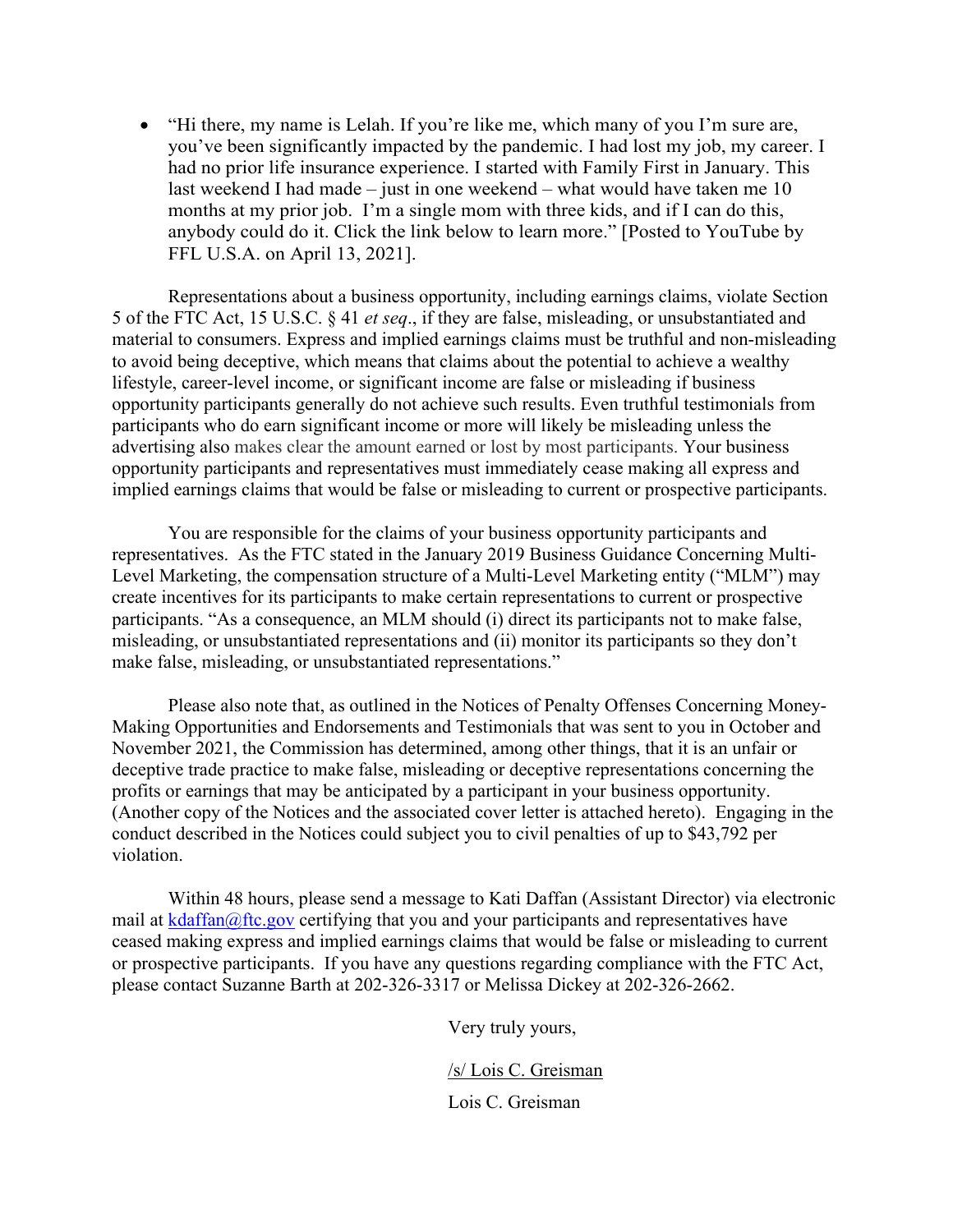Associate Director Division of Marketing Practices

cc: YouTube *via email to* [youtube-gov-support@google.com;](mailto:youtube-gov-support@google.com) TikTok *via email to* [legal@tiktok.com](mailto:legal@tiktok.com)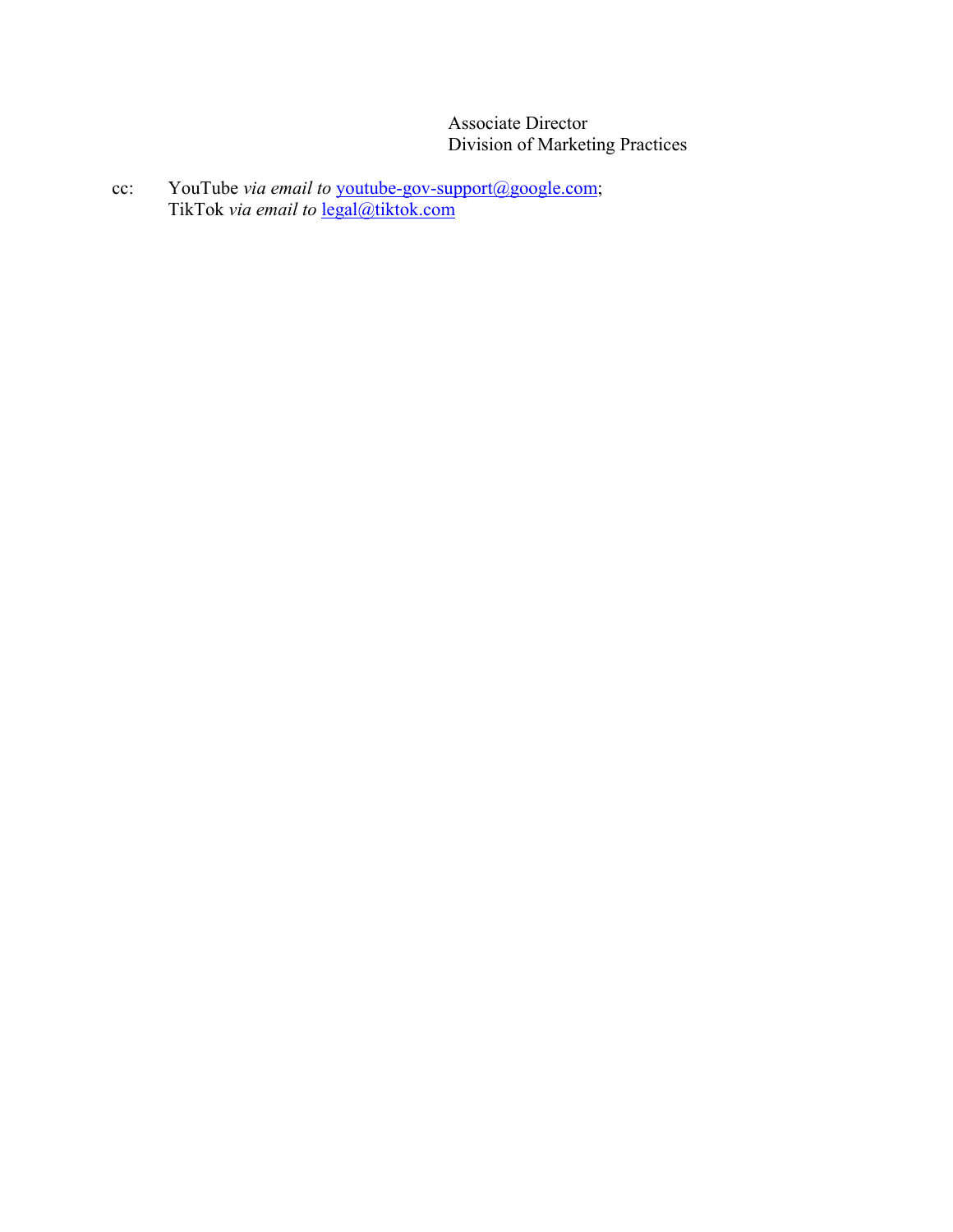

UNITED STATES OF AMERICA Federal Trade Commission Washington, D.C. 20580

Division of Marketing Practices

October 26, 2021

Via Federal Express Family First Life c/o Shawn Meaike 2 Chapman Lane Unit 5 Gales Ferry, CT 06335-1222

#### Re: Penalty Offenses Concerning Money-Making Opportunities

Dear Sir or Madam:

 I am enclosing a copy of the Federal Trade Commission's Notices of Penalty Offenses Concerning Money-Making Opportunities and Endorsements and Testimonials. We recommend that you carefully review the notices and take any steps necessary to ensure that your company's practices do not violate the law.

The notices summarize Commission determinations in prior litigated cases that particular acts or practices are penalty offenses—i.e., that they are deceptive or unfair, unlawful under Section 5 of the Federal Trade Commission Act, and prohibited by a final cease and desist order. More details about the Commission determinations are contained at pages 2-8 of this letter below.

### **Receipt of these notices of penalty offenses puts your company on notice that engaging in the conduct described therein could subject you to civil penalties of up to \$43,792 per violation.1**

Staff is not singling out your company or suggesting that you have engaged in deceptive or unfair conduct. We are widely distributing similar letters and the notices to business opportunities, franchises, multi-level marketing companies, coaching companies, gig companies, and others. Copies of the case decisions discussed in the synopsis are available on the Commission's website at ftc.gov/MMO-notice and ftc.gov/endorsement-notice-penalty-offenses.

We request that you distribute copies of the notices of penalty offenses and this letter to each of your subsidiaries that sells or markets products or services to consumers in the United States.

**Please note that nothing in this letter or the attached notices alters, modifies, or impacts your obligations, if any, under the Business Opportunity Rule, the Franchise Rule,** 

 $\overline{a}$ 

<sup>1</sup> *See* 15 U.S.C. § 45(m)(1)(B); 16 C.F.R. § 1.98(e).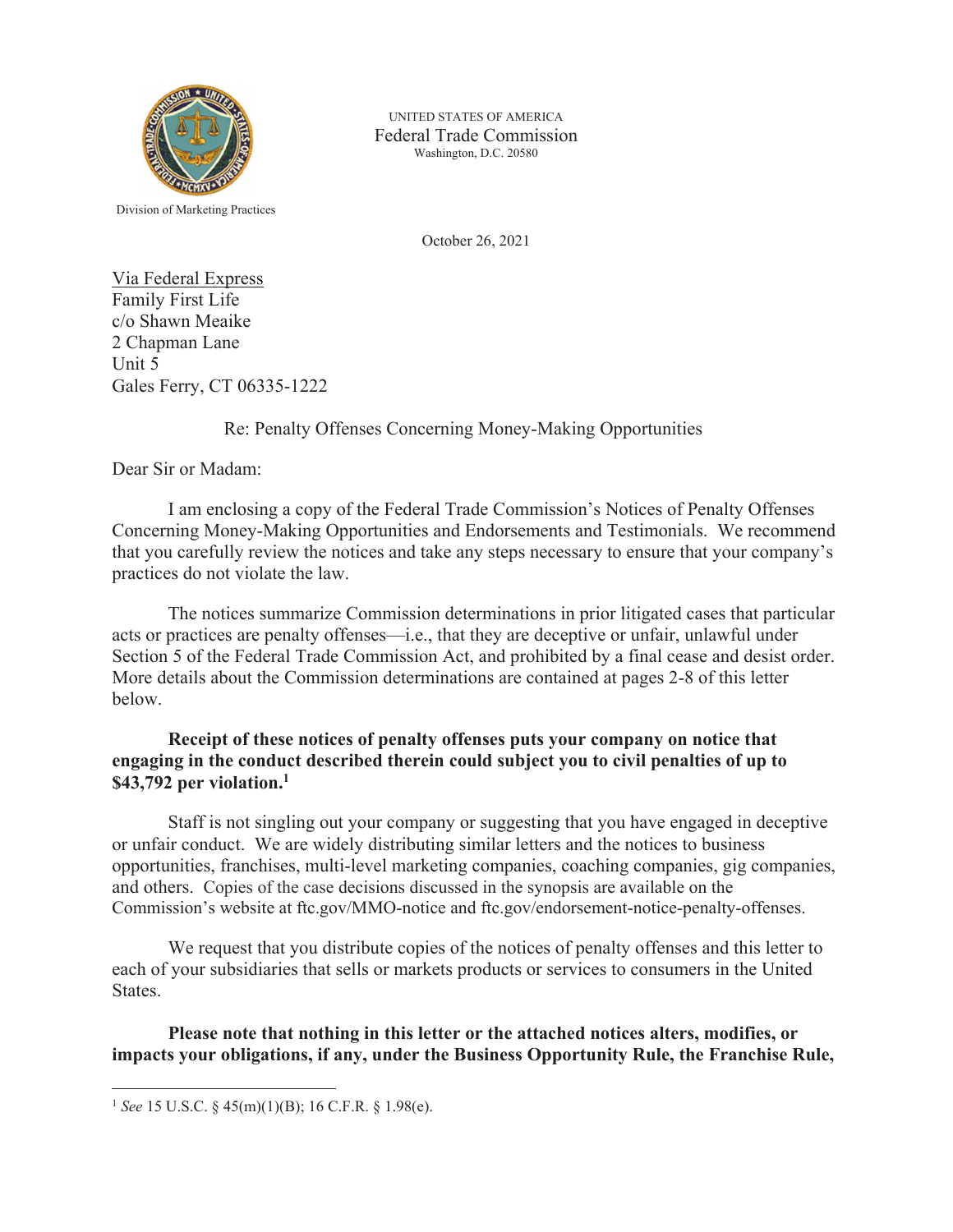**or any other federal rule or statute.** This letter and the notices do not purport to list all of the deceptive or unfair practices that violate the Federal Trade Commission Act ("FTC Act") or all the federal court cases addressing when an earnings claim is unfair or deceptive in violation of the FTC Act.The Commission's website (ftc.gov) has other important resources concerning the Federal Trade Commission Act, the Business Opportunity Rule, and the Franchise Rule, including the *Endorsement Guides, Bogus Business Opportunities, Business Guidance Concerning Multi-Level Marketing*, *Amended Franchise Rule FAQ's*, *Franchise Rule Compliance Guide,* and *.com Disclosures: How to Make Effective Disclosures in Digital Advertising*.

### **The Notices**

 $\overline{a}$ 

### **I. Notice Concerning Money-Making Opportunities**

 The notice outlines determinations made by the Commission in litigated decisions in which the Commission also issued a final cease and desist order. These determinations are consistent with well-settled federal court and Commission precedent.

### **A. Earnings Claim Determinations**

#### **1. Legal Overview**

The Commission has determined that it is an unfair or deceptive trade practice to make false, misleading or deceptive representations concerning the profits or earnings that may be anticipated by a participant in a money-making opportunity (i.e., a person who has been accepted or hired for, has purchased, or otherwise is engaging in the money-making opportunity). $2$ Numerous courts have confirmed this determination.<sup>3</sup>

In determining whether an earnings representation is likely to mislead consumers, courts consider the overall "net impression" it creates.<sup>4</sup> Claims of "potential" earnings imply that such

<sup>2</sup> *National Dynamics Corp.*, 82 FTC 488, 512-13, 543-44, 568 (1973), as modified at 85 FTC 1052, 1059-60 (1975); *Universal Credit Acceptance Corp.*, 82 FTC 570, 591-600, 633 (1973); *Universal Elec. Corp.*, 78 FTC 265, 271-74 (1971); *Windsor Distrib. Co.*, 77 FTC 204, 212-17, 220 (1970); *Waltham Watch Co.*, 60 FTC 1692, 1710, 1724 (1962); *Washington Mushroom Indus., Inc.*, 53 FTC 368, 370, 376, 379-80, 383-84, 386 (1956); *Von Schrader Mfg. Co.*, 33 FTC 58, 63-65 (1941); *Macmillan, Inc., et al.*, 96 FTC 208, 232, 301-02, 326-29 (1980); *Holiday Magic*, 84 FTC 748, 948, 1032-1033 (1974), as modified at 85 FTC 90 (1975); *Abel Allan Goodman Trading As Weavers Guild*, 52 FTC 982, 988 (1956), order affirmed 244 F.2d 584 (9th Cir. 1957); *Encyclopaedia Britannica, Inc., et al.*, 87 FTC 421, 450, 486-88, 531-32 (1976); *Ger-Ro-Mar, Inc.*, 84 FTC 95, 113-14, 117-119, 123-125, 132-135, 138, 149-150, 160-162 (1974), affirmed in relevant part at 518 F.2d 33 (2d Cir. 1975), as modified at 86 FTC 841 (1975). <sup>3</sup> *See, e.g., FTC v. Vemma Nutrition Co*., No. 2:15-CV-1578, 2015 WL 11118111, \*5 (D. Ariz. Sept. 18, 2015); *FTC v. Kitco of Nevada, Inc.*, 612 F. Supp. 1282, 1292 (D. Minn. 1985); *FTC v. Sage Seminars*, No. 95-CV-2854, 1995 WL 798938, \*3-5 (N.D. Cal. Nov. 2, 1995); *FTC v. Network Servs. Depot, Inc.*, 617 F.3d 1127, 1139-40 (9th Cir. 2010); *FTC v. Tashman*, 318 F.3d 1273, 1277–78 (11th Cir. 2003); *FTC v. Freecom Comm's, Inc*., 401 F.3d 1192, 1203–04 (10th Cir. 2005).

<sup>4</sup> *FTC v. Stefanchik*, 559 F.3d 924, 928 (9th Cir. 2009).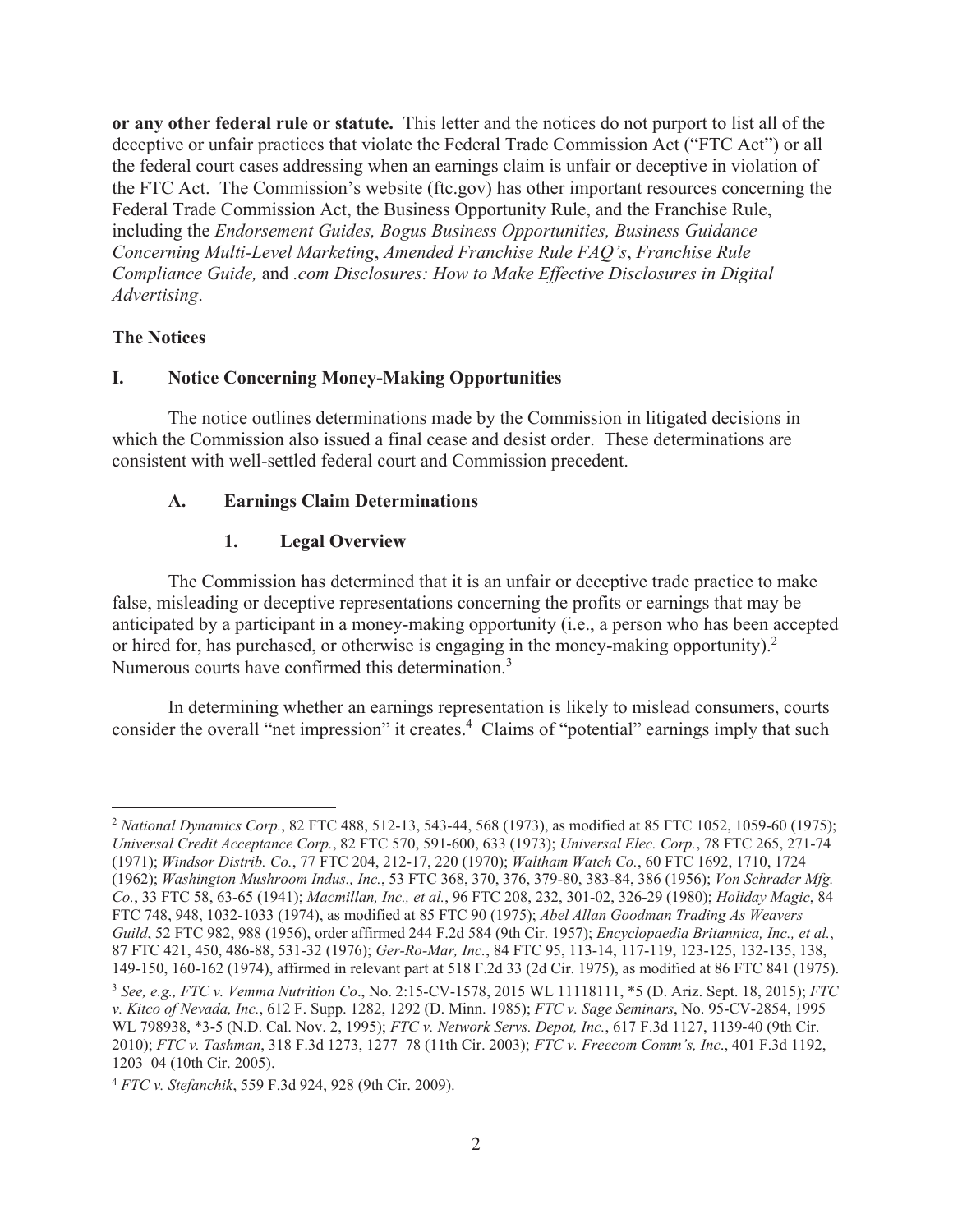earnings are representative of what the typical participant achieves.<sup>5</sup> Before making such a claim regarding potential earnings (e.g., via a testimonial of a well-paid member), the advertiser must possess adequate substantiation that the experience described is representative of what participants will generally achieve.<sup>6</sup> If the claim is not representative, the advertisement must avoid giving that impression. It is important to bear in mind that disclaimers are not always effective<sup>7</sup> and are not a defense if the net impression is still misleading.<sup>8</sup> Companies should ensure that any independent salespeople also steer clear of deceptive earnings claims.<sup>9</sup>

# **2. Federal Trade Commission Litigated Determinations**

**National Dynamics:**<sup>10</sup> Respondents' ads for franchises to sell a battery additive attributed earnings to named distributors in the amounts of "\$1554 one week; \$148 one day; \$2316.96 one

<sup>7</sup> Indeed, research by the Commission has found that even clear and prominent disclosures of 'Results not typical' or the stronger 'These testimonials are based on the experiences of a few people and you are not likely to have similar results,' are not sufficient to dispel the implication that a testimonial depicts typical results. "Although the Commission would have the burden of proof in a law enforcement action, the Commission notes that an advertiser possessing reliable empirical testing demonstrating that the net impression of its advertisement with such a disclaimer is non-deceptive will avoid the risk of the initiation of such an action in the first instance." FTC Guides Concerning the Use of Endorsements and Testimonials in Advertising 16 C.F.R. § 255.2(b) n. 105.

<sup>8</sup> *FTC v. Cyberspace.com, LLC,* 453 F.3d 1196, 1200 (9th Cir. 2006) (fine print disclaimer no defense if net impression is still misleading); *FTC v. Connelly*, No. 6-CV-701, 2006 WL 6267337 at \*10 (C.D. Cal. Dec. 20, 2006) (disclaimers are particularly inadequate when they appear in a different context than the claims they purport to repudiate); *FTC v. QT, Inc.*, 448 F. Supp. 2d 908, 924 n.15 (N.D. Ill. 2006), *aff'd*, 512 F.3d 858 (7th Cir. 2008) ("Defendants' inconspicuous small-font statement appearing just six times during the 30-minute infomercial that 'this product is not intended to diagnose, treat, cure or prevent disease' is wholly inadequate to change the net impression of the pain relief claims made in the infomercial."). Disclaimers must be "prominent and unambiguous to change the apparent meaning and leave an accurate impression… [a]nything less is only likely to cause confusion by creating contradictory double meanings." *Removatron Int'l Corp. v. FTC*, 884 F.2d 1489, 1497 (1st Cir. 1989). No disclosure can cure a false claim—it "can only qualify or limit a claim to avoid a misleading impression." FTC .com Disclosures, p. 5 (March 2013); *see also* FTC Policy Statement on Deception (October 23, 1984) (appended to *Cliffdale Assocs. Inc.*, 103 FTC 110, 180-81 (1984). If a disclosure "contradicts a material claim, the disclosure will not be sufficient," rather, "the claim itself must be modified." FTC .com Disclosures, p. 5. And qualifications that clarify otherwise deceptive statements must be likely to come to the attention of the person who sees the basic claim; for that reason, small print or its equivalent are unlikely to be effective. *FTC v. Grant Connect, LLC*, 827 F. Supp. 2d 1199, 1214, 1220-1221 (D. Nev. 2011), vacated in part on other grounds, 763 F.3d 1094 (2014); Deception Policy Statement, 103 FTC at 180-81.

<sup>9</sup> Companies may be liable for deceptive claims made by such salespeople. *See e.g., Abel Allan Goodman Trading As Weavers Guild*, 52 FTC 982, 988 (1956), order affirmed 244 F.2d 584, 592-593 (9th Cir. 1957); *Holiday Magic*, 84 FTC 748, 948, 1032-1033 (1974), as modified at 85 FTC 90 (1975); *Waltham Watch Co.*, 60 FTC 1692, 1710, 1724 (1962); *Five–Star Auto,* 97 F. Supp. 2d at 527; *FTC v. Partners In Health Care Ass'n, Inc*., 189 F. Supp. 3d 1356, 1365–66 (S.D. Fla. 2016); *FTC v. Skybiz.com, Inc.*, No. 01-CV-396-K(E), 2001 WL 1673645, at \*9 (N.D. Okla. Aug. 31, 2001), *aff'd*, 57 F. App'x 374 (10th Cir. 2003); *FTC v. Vemma Nutrition Co.*, No. CV-15-1578, 2015 WL 11118111, at \*7 (D. Ariz. Sept. 18, 2015).

<sup>10</sup> *National Dynamics*, 82 FTC 488, 511-13, 543, 564, 568 (1973); 85 FTC 1052, 1059-60 (1975).

 $\overline{a}$ <sup>5</sup> *See FTC v. Five-Star Auto Club, Inc.*, 97 F. Supp. 2d 502, 528-529 (S.D.N.Y. 2000); *see also* FTC Guides Concerning the Use of Endorsements and Testimonials in Advertising16 C.F.R. § 255.2(b).

<sup>6</sup> *FTC v. Direct Mktg. Concepts, Inc.*, 624 F.3d 1, 8 (1st Cir. 2010); *FTC v. John Beck Amazing Profits, LLC*, 865 F. Supp. 2d 1052, 1067 (C.D. Cal. 2012) (advertiser needs "some recognizable substantiation for the representation prior to making it") (quoting *FTC v. Direct Mktg. Concepts, Inc.*, 569 F. Supp. 2d 285, 298 (D. Mass. 2008)); *FTC v. Johnson*, 96 F. Supp. 3d 1110, 1120 (D. Nev. 2015).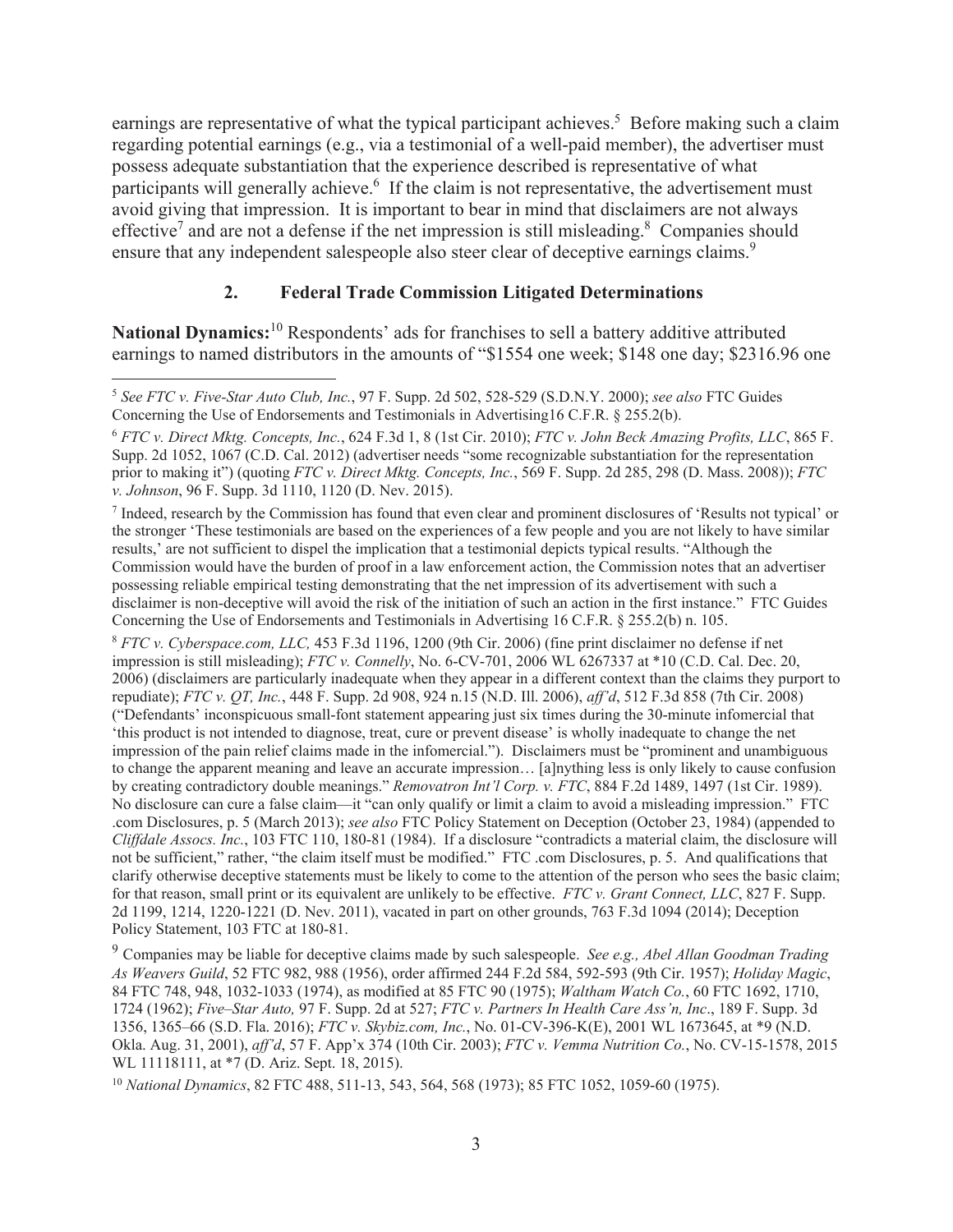week; [and] \$1028 one month."<sup>11</sup> The Commission held that these advertisements falsely communicated to consumers "that a substantial number of distributors" will "regularly earn" these amounts.12 The Commission ordered respondents to stop "[r]epresenting, directly or by implication, that persons purchasing respondents' products can or will derive any stated amount of sales profits," barred them from "[m]isrepresenting in any manner the past, present, or future sales profits or earnings from the resale of respondents' products," and required that testimonials from atypically successful purchasers include numerous disclosures, including the actual average of purchasers' earnings or the percentage of purchasers earning the stated amount.<sup>13</sup>

Holiday Magic:<sup>14</sup> The Commission determined that the respondent, a multi-level marketing company, and its distributors, had used false and deceptive earnings claims, including "misleading illustrations of the manner in which an individual … could build a large sales organization, with substantial …volume producing hefty profits," "false representations of the earning potential of distributors," and "representations concerning the ease with which [they]... could recoup their investments by recruiting other[s]."15 In truth, most distributors "would not have a reasonable chance" of earning the represented earnings.<sup>16</sup> The Commission ordered the respondent to stop "[r]epresenting, directly or by implication, or by use of hypothetical examples that participants in any marketing program … will earn or receive, or have the potential or reasonable expectancy of earning or receiving, any stated or gross or net amount," and barred representations of participants' past earnings unless they "are those of a substantial number of participants in the community or geographic area in which such representations are made" and "clearly indicate<sup>[]</sup> the amount of time required" to achieve the earnings.<sup>17</sup>

**Encyclopedia Britannica:**18 The Commission found that respondents deceptively advertised a substantial "guaranteed income" to job-seekers, but those who accepted a position "seldom, if ever, receive the guaranteed income," in part due to undisclosed limitations and conditions.<sup>19</sup> The Commission ordered respondents to stop misrepresenting "the amount of income to be earned by any person or that may be earned by any person, the method of payment, or any condition or limitation imposed upon the compensation of any person."20

**Von Schrader:**<sup>21</sup>The Commission determined that representations by a seller of rug-cleaning machines "with respect to amounts earned by operators of their machines, including those specifically set out in the complaint—'\$200 to \$400 a month is an easy average' and '\$200 my

 $\overline{a}$ 

<sup>11</sup> *Id*. at 511-12.

<sup>12</sup> *Id.* at 511-13, 543, 564.

<sup>&</sup>lt;sup>13</sup> 85 FTC 1052, 1059-61 (1975). The order included numerous other related prohibitions.

<sup>14</sup> *Holiday Magic*, 84 FTC 748, 948, 980-984, 1032-1034, 1065, 1069-71 (1974), as modified at 85 FTC 90 (1975).

<sup>15</sup> *Id.* at 980-984, 1032-33; 1065.

<sup>16</sup> *Id*. at 981.

<sup>&</sup>lt;sup>17</sup> *Id.* at 1069. The order included additional related prohibitions.

<sup>18</sup> *Encyclopaedia Britannica, Inc., et al.*, 87 FTC 421, 445-50, 486-87, 505, 510, 532 (1976).

<sup>19</sup> *Id*. at 445-50, 486-87, 505, 510.

<sup>20</sup> *Id*. at 532.

<sup>21</sup> *Von Schrader Mfg. Co.*, 33 FTC 58, 63-66 (1941).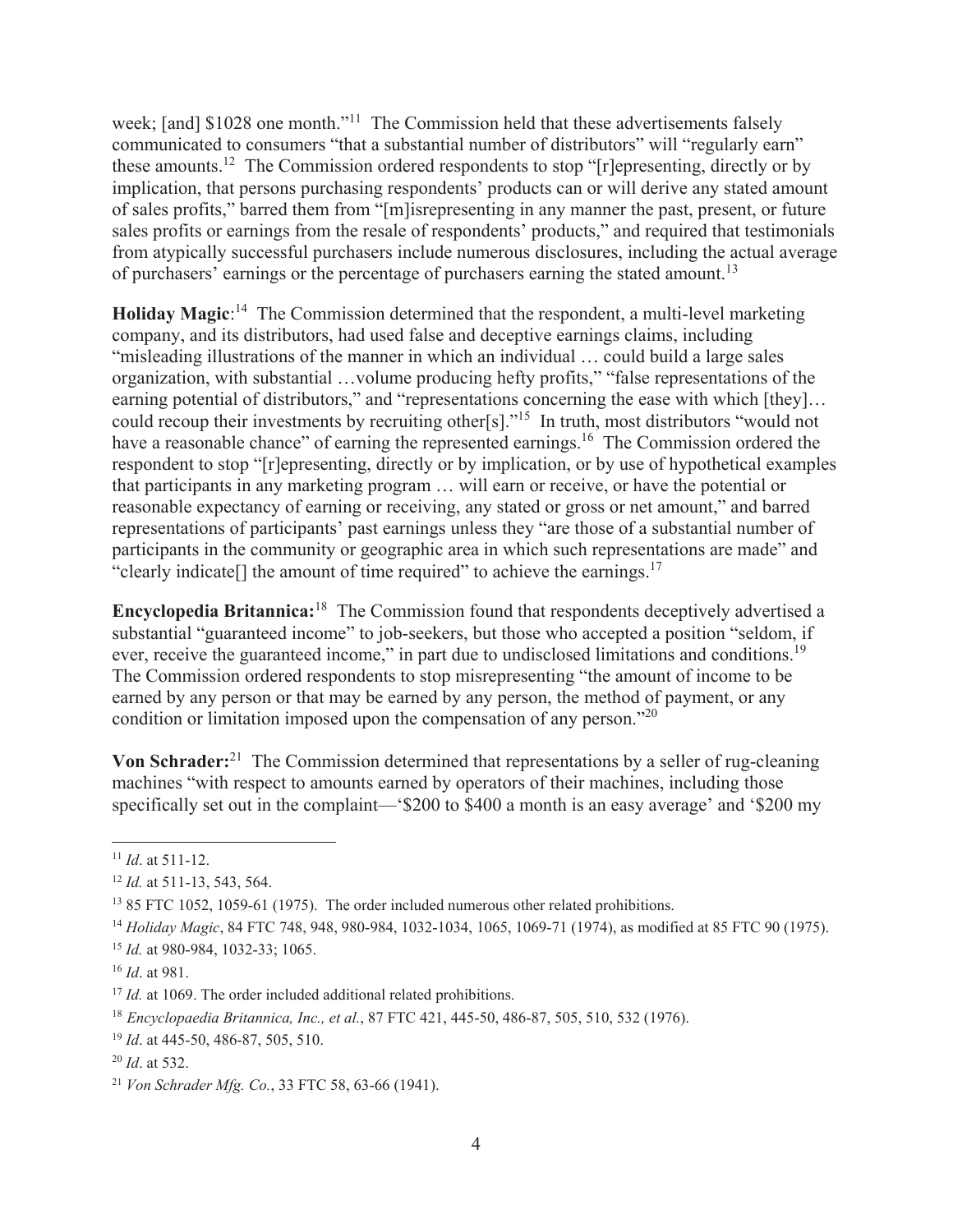first week'—are false and misleading in that respondents have no knowledge of what the actual average profits or earnings of purchasers of their machines may be, and such knowledge as they do have with respect thereto is limited to verbal and written statements made to them or their representatives by a limited number of purchasers of the machines sold by them."22 The Commission ordered respondents to stop representing that profits made by operators of its machines "average \$200 or \$400 per month, or any other sum in excess of the actual average net profits of such operators," and barred representations of atypical earnings "in a manner which imports or implies that  $\ldots$  [they] represent the usual and ordinary course of business."<sup>23</sup>

**Washington Mushroom:**<sup>24</sup> Respondents represented that their mushroom spawn would "produce large financial returns to purchasers," that growing mushrooms was easy, and that no experience was needed to "earn a substantial income in this field."25 The Commission determined these claims were deceptive, and ordered respondents to stop asserting that "the usual or customary earnings or profits … is any amount in excess of the average amount actually earned by users of said products ... under usual or normal conditions."<sup>26</sup>

Universal Credit:<sup>27</sup> The Commission found that respondents had deceptively represented that "franchisees selling memberships in respondents' program can expect to receive profitable earnings," when, in fact, most did not receive a return on their initial investment.<sup>28</sup> The Commission ordered respondents to stop representing that franchisees will or can expect to earn "any stated or gross or net amount of earnings or profits," and barred them from "representing, in any manner, the past earnings of franchisees unless in fact the past earnings represented are those of a substantial number of franchisees … and accurately reflect the average earnings of said franchisees under circumstances similar to those of the person to whom the representation is made."29

Universal Electric<sup>30</sup> The Commission determined that respondents, sellers of vending machines (containing TV tube testers), had deceptively represented that "[p]ersons investing from \$1,895 up to \$3,695 can earn up to \$400 per month" and that purchasers are "assure[d] exceptional and profitable income."<sup>31</sup> The Commission ordered respondents to stop "[r]epresenting, directly or by implication, that: …[p]ersons investing in respondents' products, franchises or dealerships will receive any stated amount of income or gross or net profits," and barred representations of "past earnings of investors or purchasers" unless the amounts "are those of a substantial number

 $\overline{a}$ <sup>22</sup> *Id.* at 64.

<sup>23</sup> *Id.* at 66.

<sup>24</sup> *Washington Mushroom Indus., Inc.*, 53 FTC 368, 370, 376, 379-380, 383-84, 386 (1956).

<sup>25</sup> *Id.* at 370.

<sup>26</sup> *Id.* at 370, 379-80, 383-84, 386.

<sup>27</sup> *Universal Credit Acceptance Corp.*, 82 FTC 570, 591-600, 632-33, 669-70 (1973).

<sup>28</sup> *Id.* at 592-93, 595, 632-33.

<sup>29</sup> *Id.* at 669-70.

<sup>30</sup> *Universal Elec. Corp*., 78 FTC 265, 267-69, 273-74, 294-95, 297 (1971).

<sup>31</sup> *Id.* at 273-74, 297.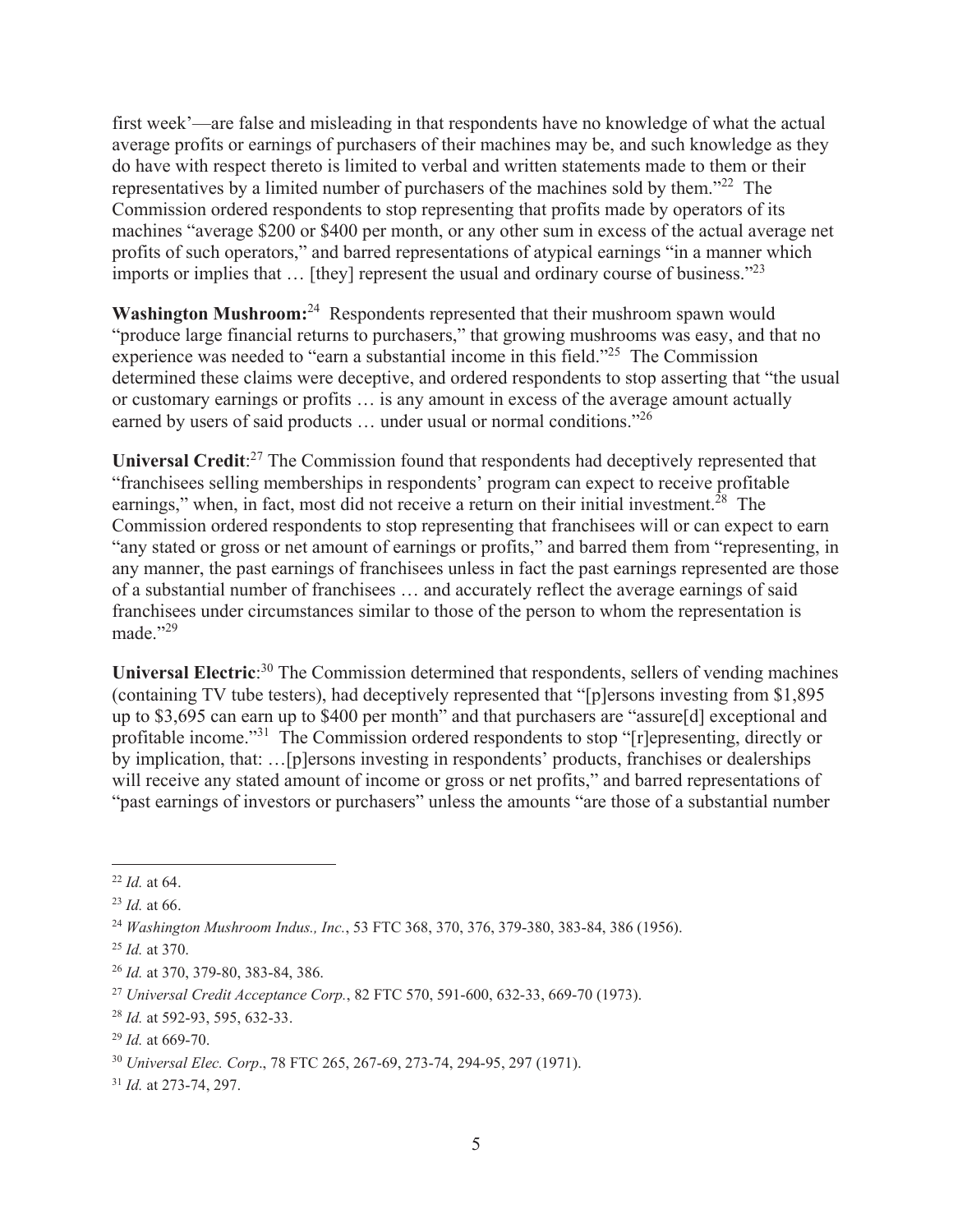of purchasers and accurately reflect the average earnings of these purchasers under circumstances similar to those of the purchaser to whom the representation is made."32

Waltham Watch<sup>33</sup> Respondents sold franchises for placing display cases of fake branded watches in retail stores.<sup>34</sup> Their advertising "clearly made two points: (a) that earnings of 25% to 100% could be made without interfering with the distributor's regular work, and (b) that the repurchase of inventory and bonus plan protected the investment in the event the distributor wished to retire," but in fact, neither was true.<sup>35</sup> The Commission determined that this conduct was deceptive and ordered respondents to stop falsely representing that purchasers' investments are guaranteed, that "[a]ny percentage will be earned on an investment in a franchise," and that "[a]ny designated profit will be earned."36

**Macmillan, Inc.:**<sup>37</sup> Respondent trade school published advertisements that "relied heavily on endorsements by satisfied LaSalle graduates … [which] created the impression that such success was ordinary and typical," and that "graduates could expect to receive high wages or salaries."<sup>38</sup> The Commission determined that these representations were deceptive, as the testimonialists' results were not typical, and disclaimers that the students were "exceptional" or the "most successful" did not dispel the misleading contrary impression.<sup>39</sup> The Commission ordered respondents to stop misrepresenting "by any means the prospective earnings" of students, "or that persons completing said courses will or may earn a specified amount of money."40 The order required that any earnings claims be accompanied by a detailed breakdown of graduates' actual earnings, and barred testimonials unless they "reflect[] the experience of the typical and ordinary LaSalle student" or have a prominent disclaimer.<sup>41</sup>

**Windsor Distributing Co.:**<sup>42</sup>The Commission determined that respondents, who operated a vending machine business, falsely claimed that previous purchasers had made substantial earnings and deceptively represented that purchasing one vending machine "will produce a minimum \$35 gross profit during each month of operation" and that one purchasing 50 machines "could reasonably expect a return … of \$9,000 net per year" when in fact most purchasers made "little or no profit."43 The Commission ordered respondents to stop representing that purchasers "will earn any stated or gross or net amount; or representing, in any manner, the past earnings of said purchasers unless in fact the past earnings represented are those of a substantial number of

 $\overline{a}$ 

<sup>36</sup> *Id.* at 1724-25, 1728, 1730.

<sup>32</sup> *Id.* at 294, 297.

<sup>33</sup> *Waltham Watch*, 60 FTC 1692, 1704-05, 1710-11, 1716, 1724-25, 1727-28, 1730 (1962).

<sup>34</sup> *Id*. at 1702-07.

<sup>35</sup> *Id.* at 1710, 1730.

<sup>37</sup> *Macmillan, Inc., et al.*, 96 FTC 208, 232, 235-36, 245-46, 254-55, 301-02, 325-29, 331 (1980).

<sup>38</sup> *Id.* at 232, 235-36, 245-46, 254-55, 301.

<sup>39</sup> *Id.* at 301-302.

<sup>40</sup> *Id*. at 326, 331.

<sup>41</sup> *Id.* at 326-329, 331. The order included additional related prohibitions.

<sup>42</sup> *Windsor Distrib. Co.*, 77 FTC 204, 214-17, 221, 223 (1970).

<sup>43</sup> *Id.* at 214-217, 223.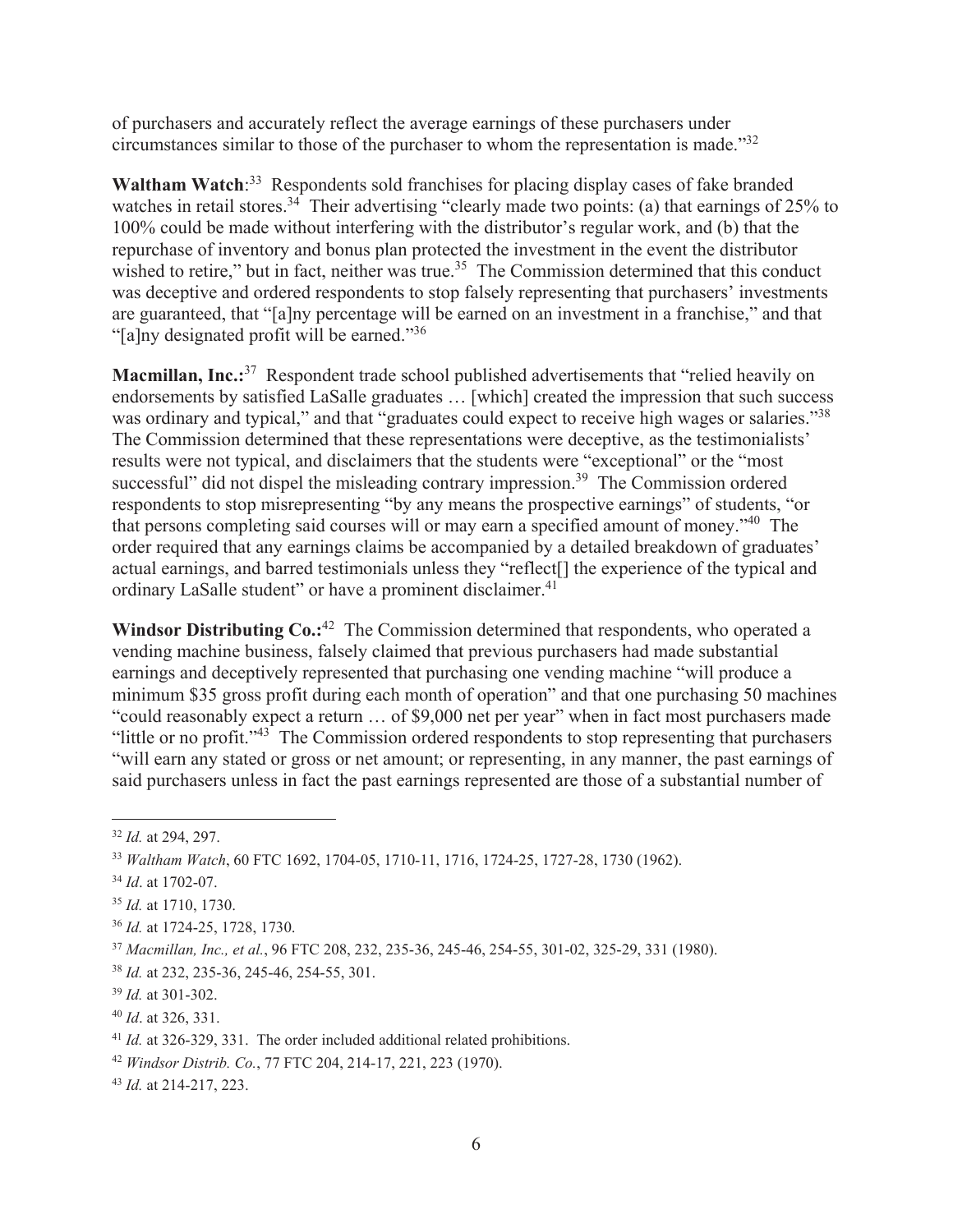purchasers and accurately reflect the average earnings of these purchasers" under circumstances similar to those of the person to whom the representation is made.<sup>44</sup>

**Abel Allan Goodman Trading As Weavers Guild:**45 Respondent and its salesmen claimed that consumers who took respondent's reweaving course could reasonably expect to earn "\$25.00 per week for spare time work and from \$50.00 to \$200.00 per week."46 The Commission found such claims deceptive because in practice the amount consumers could earn was relatively small.<sup>47</sup> The Commission ordered respondent to stop representing "potential earnings of persons completing respondent's course and engaging in the reweaving business are greater than they are in fact."48

The Commission also found that Respondent's advertising for sales positions was deceptive because it touted earnings for the salesmen that were "exceptional" and not "typical of the earnings which might reasonably be expected."<sup>49</sup> The Commission ordered Respondent to stop representing that "the typical earnings of persons selling respondent's course of instruction are greater than they actually are in fact."<sup>50</sup>

Ger-Ro-Mar, Inc.:<sup>51</sup> The Commission found that respondent, a multi-level marketing company, misrepresented "to all potential participants that it was not difficult for participants in the … program to ascend to higher levels of distribution increasing their earnings…, that every participant had the reasonable expectancy of large profits or earnings, and that the [MLM] program was commercially feasible for all recruits."<sup>52</sup> The Commission determined these representations were "false, misleading, and deceptive."53 The Commission ordered the respondents to stop misrepresenting, directly or by implication, "the financial gains reasonably achievable by participants," and to stop representing the amount participants will or can expect to earn (including by "hypothetical examples or representations of past earnings of participants"), unless a majority of participants have made such earnings and the time required to do so is accurately disclosed.54

<sup>46</sup> *Id*. at 987.

 $\overline{a}$ <sup>44</sup> *Id.* at 221, 223.

<sup>45</sup> *Abel Allan Goodman Trading as Weavers Guild*, 52 FTC 982, 988 (1956), order affirmed 244 F.2d 584 (2d Cir. 1957).

<sup>47</sup> *Id*. at 988.

<sup>48</sup> *Id.* at 992, 996-97.

<sup>49</sup> *Id.* at 984, 991.

<sup>50</sup> *Id.* at 992, 996-97.

<sup>51</sup> *Ger-Ro-Mar, Inc.*, 84 FTC 95, 113-14, 135, 138, 149-150, 160 (1974).

<sup>52</sup> *Id.* at 134-135, 149-150, 160.

<sup>53</sup> *Id.* 

<sup>54</sup> *Id.* at 138.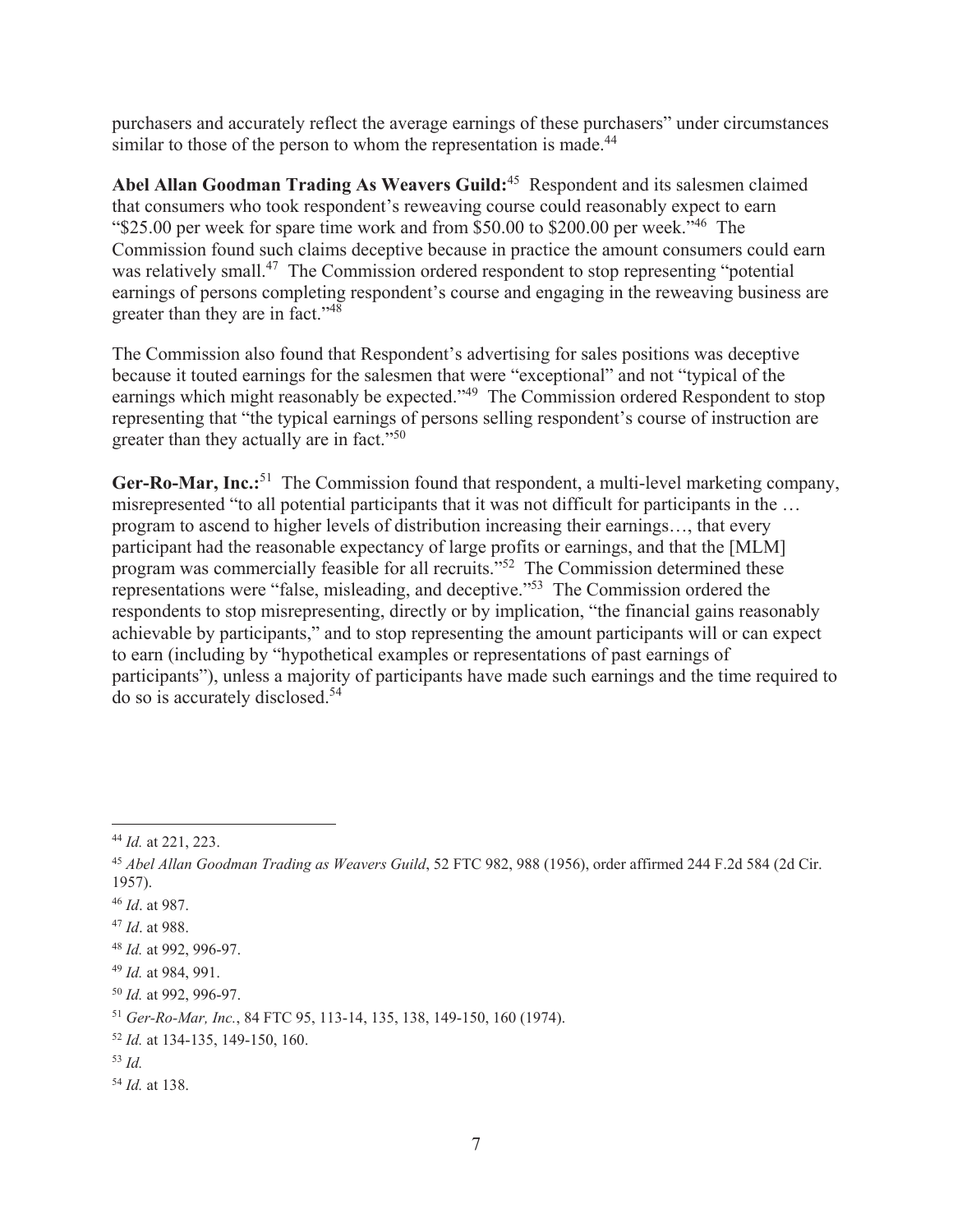# **B. Determinations Concerning Other Common Money-Making Opportunity Claims**

The notice of penalty offenses also includes determinations that the Commission has made regarding several other types of deceptive representations that have been used by sellers or marketers of money-making opportunities. These are:

- Misrepresenting that sales of a money-making opportunity will be made to only a limited number of prospective participants.<sup>55</sup>
- Misrepresenting that prospective participants will be screened or evaluated for suitability.<sup>56</sup>
- Misrepresenting that participants do not need experience in order to earn  $income$ <sup>57</sup>
- Misrepresenting that a prospective participant must act immediately to purchase or to be considered for a money-making opportunity.<sup>58</sup>
- Misrepresenting that purchasing a money-making opportunity is risk-free or involves little risk.59
- $\bullet$  Misrepresenting the position being offered to prospective participants, such as by failing to disclose that it is a sales position when such is the case. $60$
- $\bullet$  Misrepresenting the amount or type of training that will be given to participants.<sup>61</sup>

# **II. Notice Concerning Endorsements and Testimonials**

Companies use endorsements and testimonials in many forms to advertise and market their products and services, both in traditional and social media, as well as in the form of online reviews. As reflected by the Commission's enforcement actions and other efforts, some companies use these advertising tools in a manner that deceives consumers.

 $\overline{a}$ <sup>55</sup> *Washington Mushroom*, 53 FTC 368, 370-71, 379-380, 386 (1956); *Universal Elec. Corp.*, 78 FTC 265, 267-69, 274, 295-97 (1971); *Windsor Distrib*. *Co.*, 77 FTC 204, 214-17, 221, 223 (1970); *Waltham Watch*, 60 FTC 1692, 1704-05, 1710-11, 1723, 1725, 1727-28, 1730 (1962).

<sup>56</sup> *Macmillan*, 96 FTC 208, 272-73, 320, 327, 331 (1980); *Universal Credit*, 82 FTC 570, 608-09, 633, 637, 668, 673 (1973); *Windsor Distrib*. *Co.*, 77 FTC 204, 213, 215, 217, 221, 223 (1970); *Waltham Watch*, 60 FTC 1692, 1704-05, 1710-11, 1725, 1727-28, 1730 (1962).

<sup>57</sup> *Universal Elec. Corp.*, 78 FTC 265, 267-69, 273-74, 295-96, 297 (1971); *Washington Mushroom*, 53 FTC 368, 370-71, 378-80, 386 (1956).

<sup>58</sup> *Universal Credit*, 82 FTC 570, 610, 637-38, 668, 673 (1973).

<sup>59</sup> *Universal Credit*, 82 FTC 570, 594, 611-12, 633, 637-38, 668, 673 (1973).

<sup>60</sup> *Encyclopaedia Britannica, Inc., et al.*, 87 FTC 421, 486-88, 505, 510, 531 (1976).

<sup>61</sup> *Id*. at 486-88, 505, 510, 532.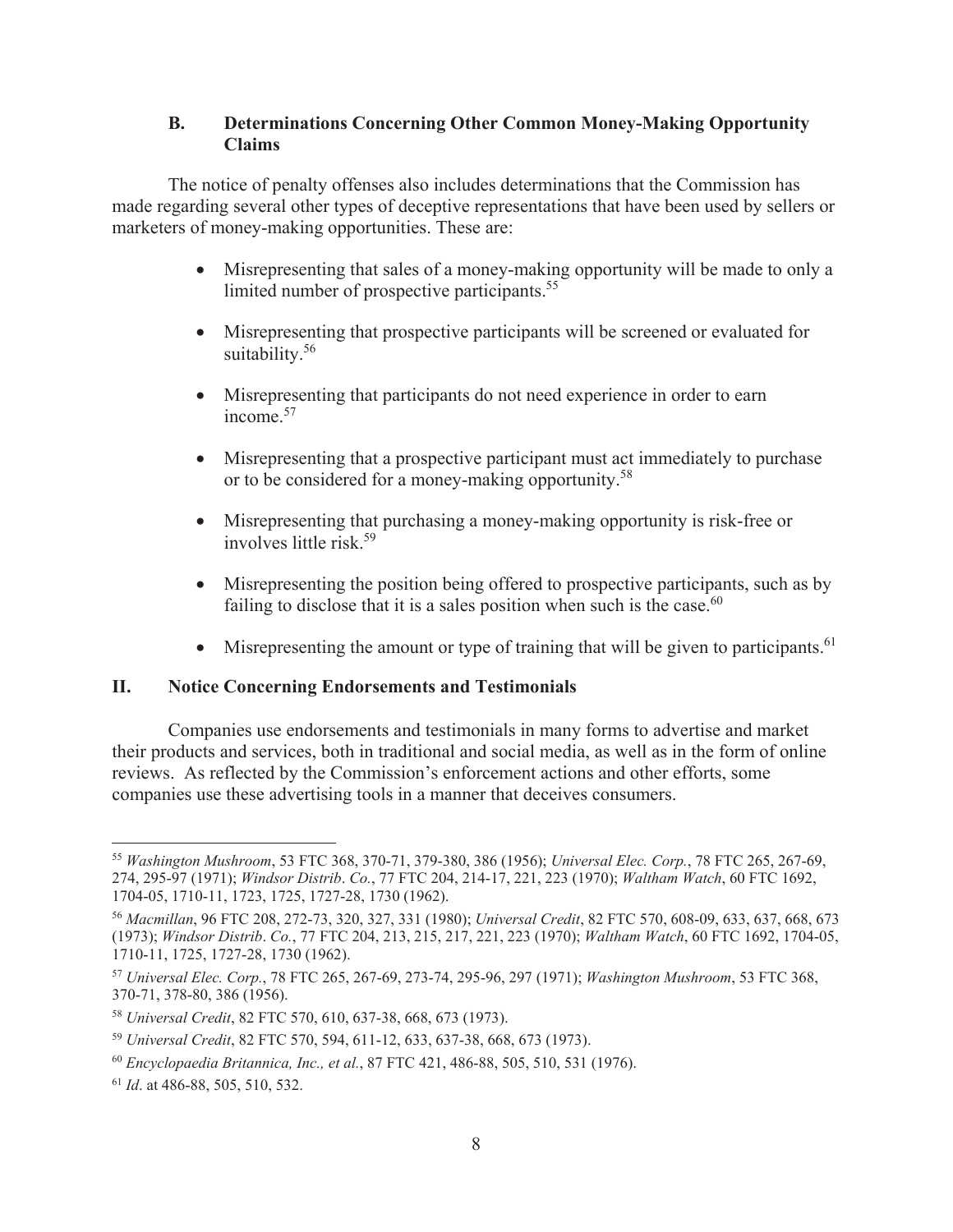As set forth in more detail in the notice, the Commission has determined that the following acts and practices are deceptive or unfair, and unlawful under Section 5 of the FTC Act : falsely claiming an endorsement by a third party;<sup>62</sup> misrepresenting that an endorser is an actual user, a current user, or a recent user;<sup>63</sup> continuing to use an endorsement without good reason to believe that the endorser continues to subscribe to the views presented;<sup>64</sup> misrepresenting that an endorsement represents the experience, views, or opinions of users or purported users;<sup>65</sup> using an endorsement to make deceptive performance claims;<sup>66</sup> failing to disclose an unexpected material connection with an endorser; $67$  and misrepresenting that the experience of endorsers represents consumers' typical or ordinary experience.<sup>68</sup> Note that positive consumer reviews are a type of endorsement, so such reviews can be unlawful, e.g., when they are fake or when a material connection is not adequately disclosed.

If you have any questions about this letter or the enclosed materials, please contact Andrew Hudson at (202) 326-2213 or ahudson@ftc.gov or Melissa Dickey at (202) 326-2662 or mdickey@ftc.gov.

Very truly yours,

Lois C. Greisman **Associate Director** Division of Marketing Practices

 $\overline{a}$ 

<sup>62</sup> *Mytinger & Casselberry, Inc.*, 57 FTC 717 (1960); *Ar-Ex Cosms., Inc.*, 48 FTC 800 (1952); *A. P. W. Paper Co., Inc.*, 38 FTC 1 (1944); *Wilbert W. Haase Co., Inc.*, 33 FTC 662 (1941).

<sup>63</sup> *R. J. Reynolds Tobacco Co.*, 46 FTC 706 (1950); *Cliffdale Assocs., Inc.*, 103 FTC 110 (1984).

<sup>64</sup> *Nat'l Dynamics Corp.*, 82 FTC 488 (1973), as modified at 85 FTC 1052 (1975).

<sup>65</sup> *R. J. Reynolds Tobacco Co.*, 46 FTC 706 (1950).

<sup>66</sup> *Cliffdale Assocs., Inc.*, 103 FTC 110 (1984); *Macmillan, Inc.*, 96 FTC 208 (1980); *Porter & Dietsch, Inc.*, 90 FTC 770 (1977), *aff'd*, 605 F.2d 294 (7th Cir. 1979).

<sup>67</sup> *Cliffdale Assocs., Inc.*, 103 FTC 110 (1984).

<sup>68</sup> *Id.*; *Porter & Dietsch, Inc.*, 90 FTC 770 (1977), *aff'd*, 605 F.2d 294 (7th Cir. 1979); *Nat'l Dynamics Corp.*, 82 FTC 488 (1973).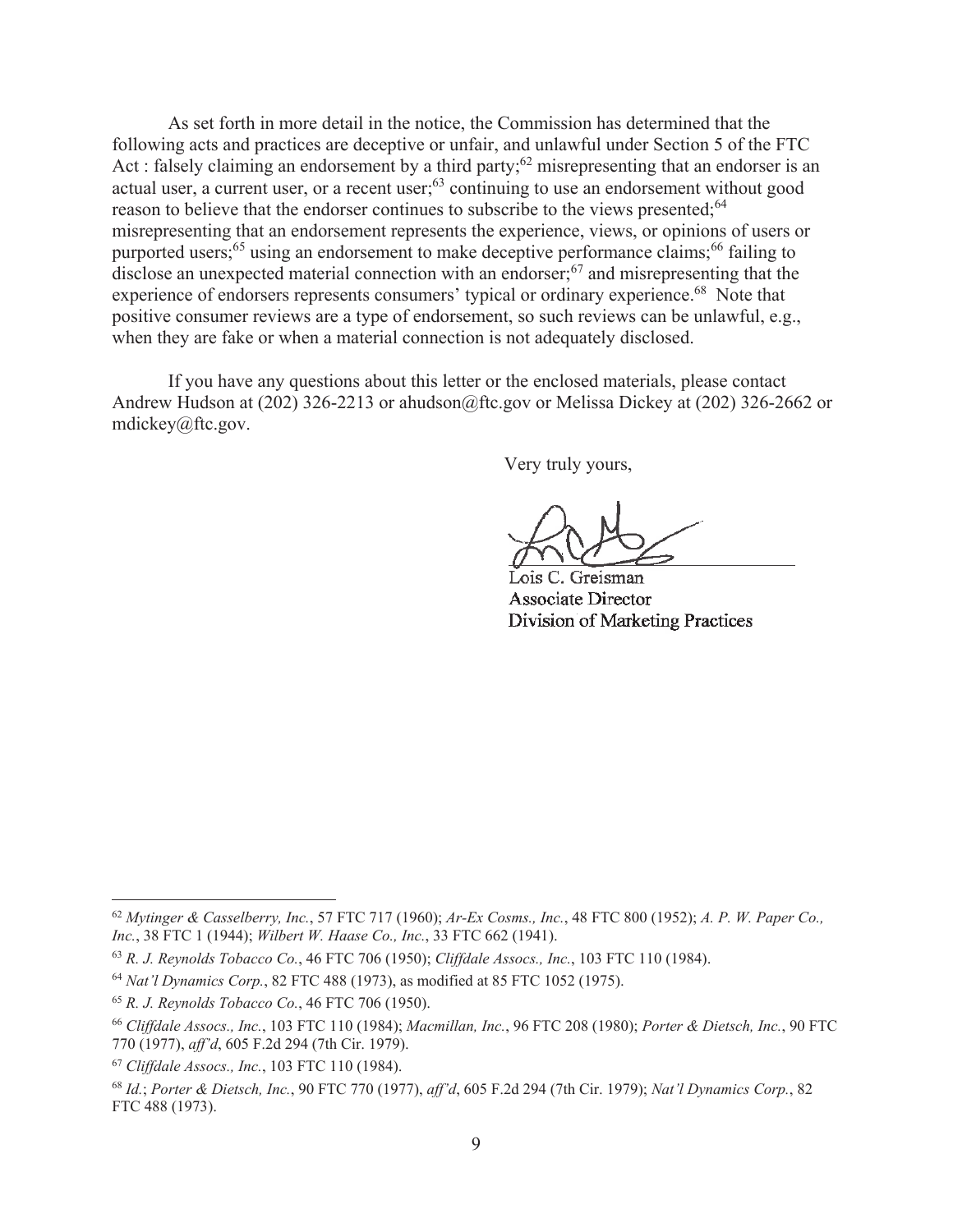# FEDERAL TRADE COMMISSION NOTICE OF PENALTY OFFENSES CONCERNING MONEY-MAKING OPPORTUNITIES

The Federal Trade Commission has determined that the following practices used in the advertising or promotion of money-making opportunities are deceptive or unfair and are unlawful under Section 5(a)(1) of the Federal Trade Commission Act.

- 1. It is an unfair or deceptive trade practice to make false, misleading or deceptive representations concerning the profits or earnings that may be anticipated by a participant in a money-making opportunity (i.e., a person who has been accepted or hired for, has purchased, or otherwise is engaging in the money-making opportunity).<sup>1</sup> For example:
	- purchase price and expenses). $<sup>2</sup>$ </sup> a. It is an unfair or deceptive trade practice to misrepresent, explicitly or implicitly, that participants will be or are likely to be profitable (i.e., to earn or receive more income through the use of the money-making opportunity than the amount of any
	- profits or earnings.<sup>3</sup> b. It is an unfair or deceptive trade practice to misrepresent, explicitly or implicitly, that a substantial number of participants have made or can make the represented
	- c. It is an unfair or deceptive trade practice to represent, explicitly or implicitly, the earnings which may be secured by participants, when the representation is made

<sup>1</sup>*Macmillan, Inc., et al.*, 96 FTC 208, 232, 301-02, 325-29, 331 (1980); *Encyclopaedia Britannica, Inc., et al.*, 87 FTC 421, 450, 486-88, 505, 510, 531-32 (1976); *National Dynamics Corp.*, 82 FTC 488, 512-13, 543-44, 568 (1973), as modified at 85 FTC 1052, 1059-61 (1975); *Ger-Ro-Mar, Inc.*, 84 FTC 95, 113-14, 117-119, 123-125, 132-135, 138, 149-150, 160-162 (1974), affirmed in relevant part at 518 F.2d 33 (2d Cir. 1975), as modified at 86 FTC 841 (1975); *Holiday Magic*, 84 FTC 748, 948, 984, 1032-1034, 1065, 1069 (1974), as modified at 85 FTC 90 (1975); *Universal Credit Acceptance Corp.*, 82 FTC 570, 591-600, 633, 668-70 (1973); *Universal Elec. Corp.*, 78 FTC 265, 271-74, 294, 297 (1971); *Windsor Distrib. Co.*, 77 FTC 204, 212-17, 220-23 (1970); *Waltham Watch Co.*, 60 FTC 1692, 1703-05, 1710, 1724-25, 1727-28, 1730 (1962); *Abel Allan Goodman Trading As Weavers Guild*, 52 FTC 982, 984, 987-88, 991- 92, 996-97 (1956), order affirmed 244 F.2d 584 (2d Cir. 1957); *Washington Mushroom Indus., Inc.*, 53 FTC 368, 370, 376, 379-80, 383-84, 386 (1956); *Von Schrader Mfg. Co.*, 33 FTC 58, 63- 66 (1941).

<sup>2</sup>*Encyclopaedia Britannica*, 87 FTC 421, 450, 486-87, 505, 510, 531-32 (1976); *Ger-Ro-Mar*, 84 FTC 95, 113-14, 117-119, 123-125, 132-135, 138, 149-150, 160-162 (1974); *Universal Credit*, 82 FTC 570, 592-93, 595, 632-33, 668-70 (1973); *Universal Elec.*, 78 FTC 265, 271-74, 294-95, 297 (1971); *Waltham Watch*, 60 FTC 1692, 1703-05, 1710-11, 1716, 1724-25, 1727-28, 1730 (1962).

<sup>3</sup>*National Dynamics*, 82 FTC 488, 511-13, 543-44, 564, 568 (1973), as modified at 85 FTC 1052, 1059-61 (1975).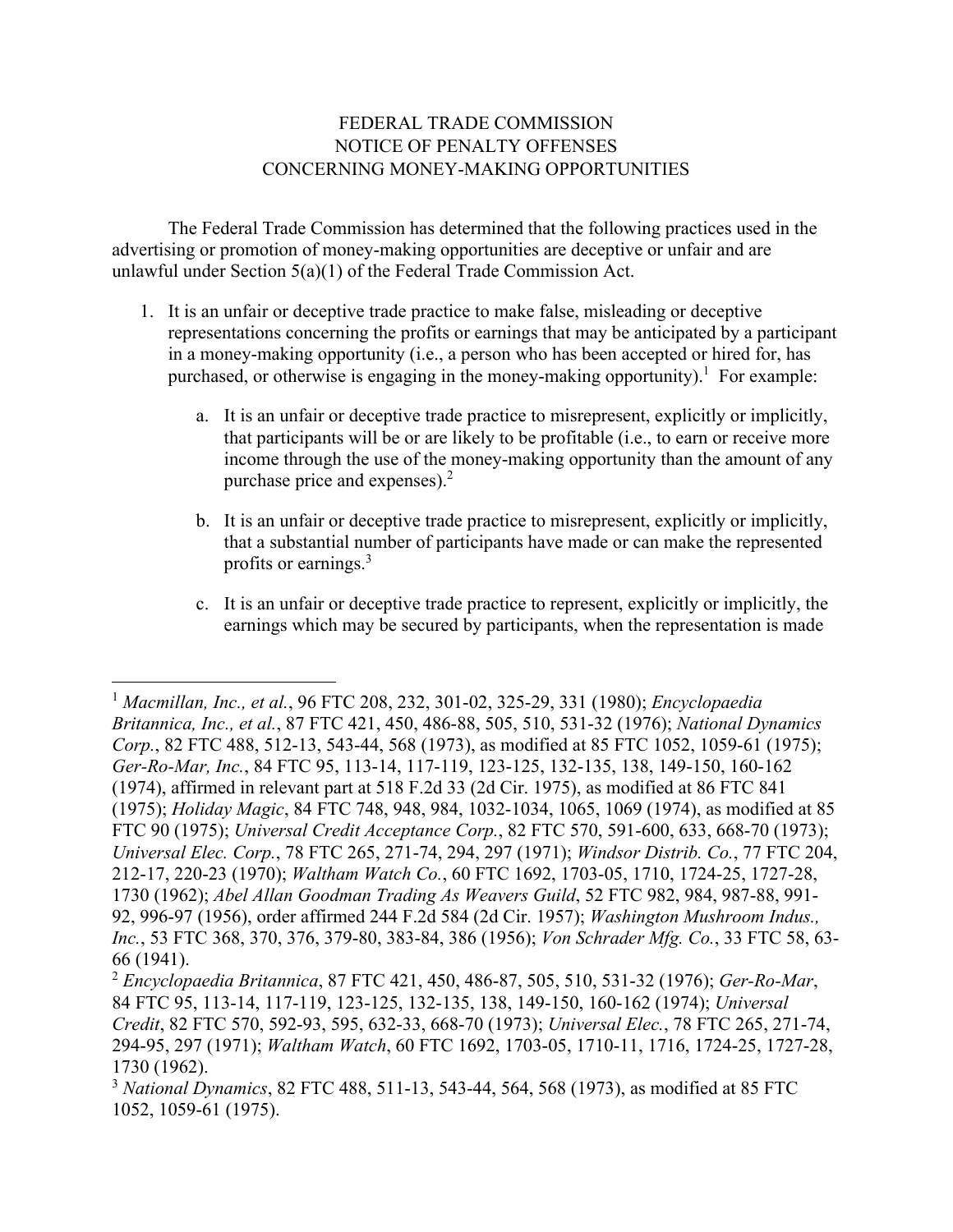earnings usually and ordinarily received by participants.<sup>4</sup> without knowledge, or with only limited knowledge, of the actual profits or

- that participants will or are likely to earn any specific amount or percentage.<sup>5</sup> d. It is an unfair or deceptive trade practice to misrepresent, explicitly or implicitly,
- e. It is an unfair or deceptive trade practice to misrepresent, explicitly or implicitly, that the represented profits or earnings are the ordinary, typical, or average profits or earnings made by participants.<sup>6</sup> This includes by means of the representation of an earnings figure or the attribution of earnings figures to specific participants, both of which impliedly represent that such figures are likely, are earned by a substantial number of participants, or are the typical, ordinary, or average results, absent clear and conspicuous disclosure of the relevant context, such as the time and effort actually expended by participants who made the amount represented, the percentage of participants making the amount represented, and the amount typically and ordinarily made by participants.<sup>7</sup>
- f. It is an unfair or deceptive trade practice to misrepresent the profits or earnings that may be anticipated by a prospective participant by failing to disclose conditions or limitations affecting such income, such as expenses to be borne by the participant. $8$
- 2. It is an unfair or deceptive trade practice to misrepresent, explicitly or implicitly, that sales of a money-making opportunity will be made to only a limited number of prospective participants (including, for example, that sales will be made to only a limited number of prospective participants in a geographic region), when sales will be made to any person who is willing and able to pay. $9^{9}$

<sup>4</sup>*Von Schrader Mfg. Co.*, 33 FTC 58, 63-66 (1941).

<sup>5</sup>*Encyclopaedia Britannica*, 87 FTC 421, 450, 486-87, 505, 510, 531-32 (1976); *National Dynamics*, 82 FTC 488, 511-13, 543, 564, 568 (1973), as modified at 85 FTC 1052, 1059-61 (1975); *Holiday Magic*, 84 FTC 748, 948, 984, 1032-1034, 1065, 1069 (1974); *Universal Credit*, 82 FTC 570, 592, 594-95, 632-33, 668-70 (1973); *Universal Elec.*, 78 FTC 265, 272-74, 294, 297 (1971); *Windsor*, 77 FTC 204, 214-17, 220-21, 223 (1970).

<sup>6</sup>*Macmillan*, 96 FTC 208, 232, 235-36, 245-46, 254-55, 301-02, 325-29, 331 (1980); *National Dynamics*, 82 FTC 488, 511-13, 543-44, 564, 568 (1973), as modified at 85 FTC 1052, 1059 (1975); *Abel Allan Goodman*, 52 FTC 982, 984, 987-88, 991-92, 996-97 (1956), order affirmed 244 F.2d 584 (2d Cir. 1957); *Washington Mushroom*, 53 FTC 368, 370, 376, 379-380, 383-84, 386 (1956); *Von Schrader*, 33 FTC 58, 63-66 (1941).

<sup>7</sup>*Macmillan*, 96 FTC 208, 232, 301-02, 326-29, 331 (1980); *National Dynamics*, 82 FTC 488, 511-13, 543-44, 563-64, 568 (1973), as modified at 85 FTC 1052, 1059-61 (1975).

<sup>8</sup>*Encyclopaedia Britannica*, 87 FTC 421, 445-50, 486-87, 505, 510, 531-32 (1976).

<sup>9</sup>*Universal Elec.*, 78 FTC 265, 273-74, 295-97 (1971); *Windsor*, 77 FTC 204, 213, 215-17, 220- 21, 223 (1970); *Waltham Watch*, 60 FTC 1692, 1704-05, 1710-11, 1723, 1725, 1727-28, 1730 (1962); *Washington Mushroom*, 53 FTC 368, 370-71, 379-380, 386 (1956).